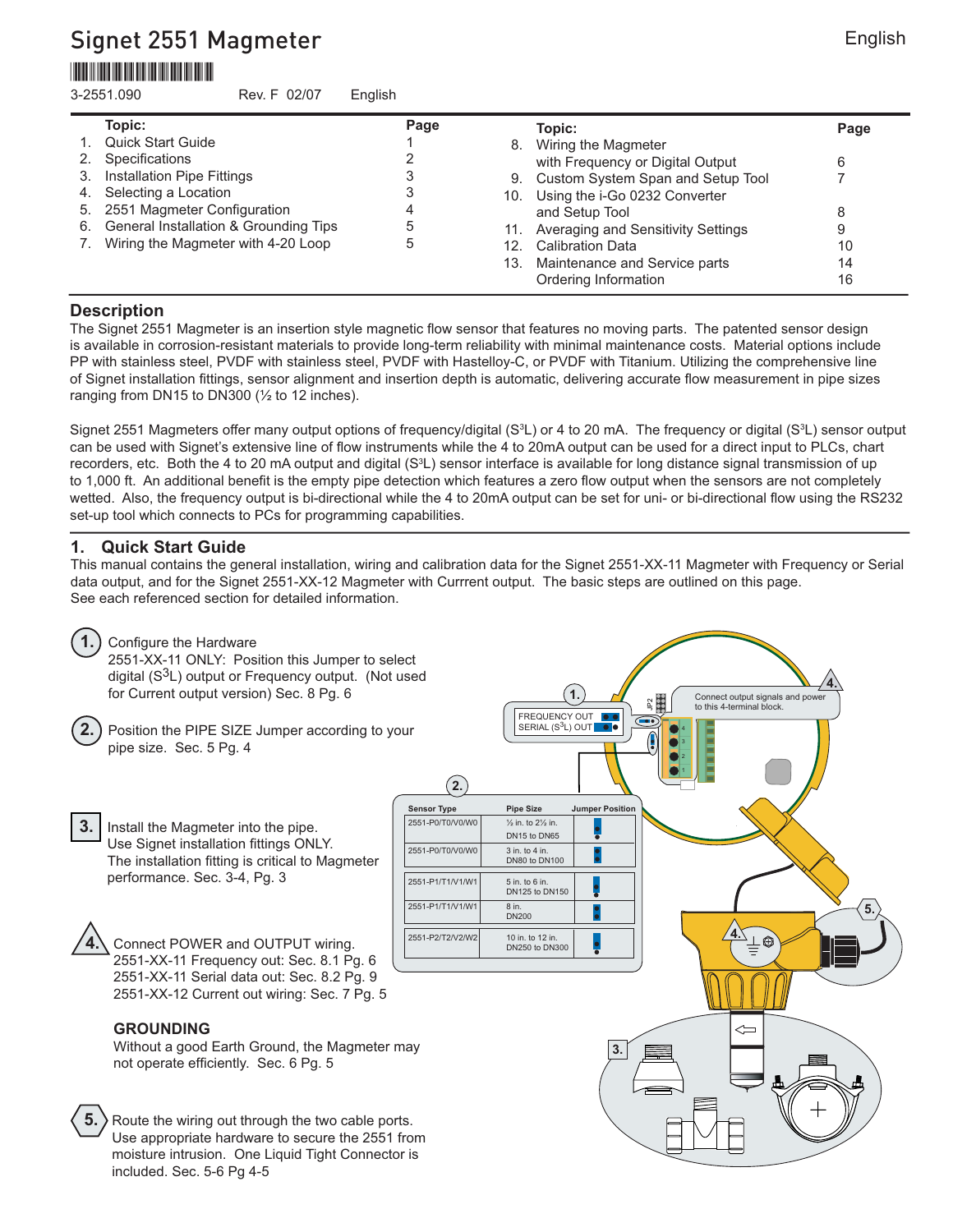

### SAFETY INSTRUCTIONS

- 1. Depressurize and vent system prior to installation or removal.
- 2. Confirm chemical compatibility before use.
- 3. Do not exceed maximum temperature/pressure specifications.
- 4. Wear safety goggles or face shield during installation/service.
- 5. Do not alter product construction.
- 6. Disconnect power before attempting any service or wiring.



## **2.** Specifications

#### **General**

Pipe size range: DN15 to DN 300 (0.5 in. to 12 in.) Flow Range • Minimum: 0.05 m/s (0.15 ft/s)

- 
- Maximum: 10 m/s (33 ft/s)

Linearity:  $±1\%$  reading plus  $0.01$ m/s  $(0.033$  ft/s) Repeatability: ±0.5% of reading @ 25°C (77°F)

Minimum Conductivity: 20 µS/cm

#### **Wetted Materials:**

- Sensor body and Electrodes and Grounding ring:
	- -P0, -P1, -P2: Polypropylene and 316L SS
	- -T0, -T1, -T2: PVDF and Titanium
	- -V0, -V1,-V2: PVDF and Hastelloy-C
	- -W0, -W1, -W2: PVDF and 316L SS
	- O-rings: FPM (standard)
		- EPDM, Kalrez® (optional)

The user is responsible for determining the chemical suitability of these materials for a specific application.

- Case: PBT
	- Display window: Polyamide

#### **Electrical**

Power Requirements

- 4 to 20 mA: 21.6 to 26.4 VDC, 22.1 mA max.
- Frequency: 5 to 26.4 VDC, 15 mA max.
- Digital  $(S^3L)$ : 5 to 6.5 VDC, 15 mA max.

Reverse polarity and short circuit protected

#### Current output (4 to 20 mA):

- Loop Accuracy:
- 32 µA max. error (25°C @ 24 VDC)
- Isolation: Low voltage < 48 VAC/DC from electrodes and auxilary power
- Maximum cable: 300 m (1000 ft.)
- Error condition: 22.1 mA
- Max. Loop Resistance: 300 Ω
- Compatible with PLC, PC or similar equipment
- Frequency output:
- Max. Pull-up Voltage: 30 VDC
- Compatible with Signet 5075, 5500, 5600, 8550, 8900

#### Digital (S<sup>3</sup>L) Output:

- Serial ASCII, TTL level 9600 bps
- Compatible with Signet 8900

#### **Environmental Requirements**

| Storage Temperature:    | -20 $^{\circ}$ to 70 $^{\circ}$ C (-4 $^{\circ}$ to 158 $^{\circ}$ F) |
|-------------------------|-----------------------------------------------------------------------|
| Relative Humidity:      | 0 to 95% (non-condensing)                                             |
| Operating Temperature:  |                                                                       |
| Ambient:<br>$\bullet$ . | -10 $^{\circ}$ to 70 $^{\circ}$ C (14 $^{\circ}$ to 158 $^{\circ}$ F) |
| Media:<br>$\bullet$ .   | 0° to 85°C (32° to 185°F)                                             |
|                         |                                                                       |

Max. operating pressure:

- 10.3 bar @ 25°C (150 psi @ 77°F)
- 1.4 bar @ 85°C (20 psi @ 185°F)

## **Standards and Approvals**

CE NEMA 4X / IP65 Enclosure (with cap installed) EMC: EN55011: 1998 +A1:99+A2:02 Class B Emissions EN61326: 1997 +A1:98+A2:01 EN61000-6-2:2001 Safety: EN61010-1:2001 U.S. Patent No. 7,055,396 B1

#### **Dimensions**



Pipe Range

1/2 to 4 in.  $-X0 = 58$  mm (2.3 in.) 5 to 8 in.  $-X1 = 91$  mm (3.6 in.) 10 to 12 in. -X2 = 167 mm (6.6 in.)

X = Sensor Body P, T, V, or W

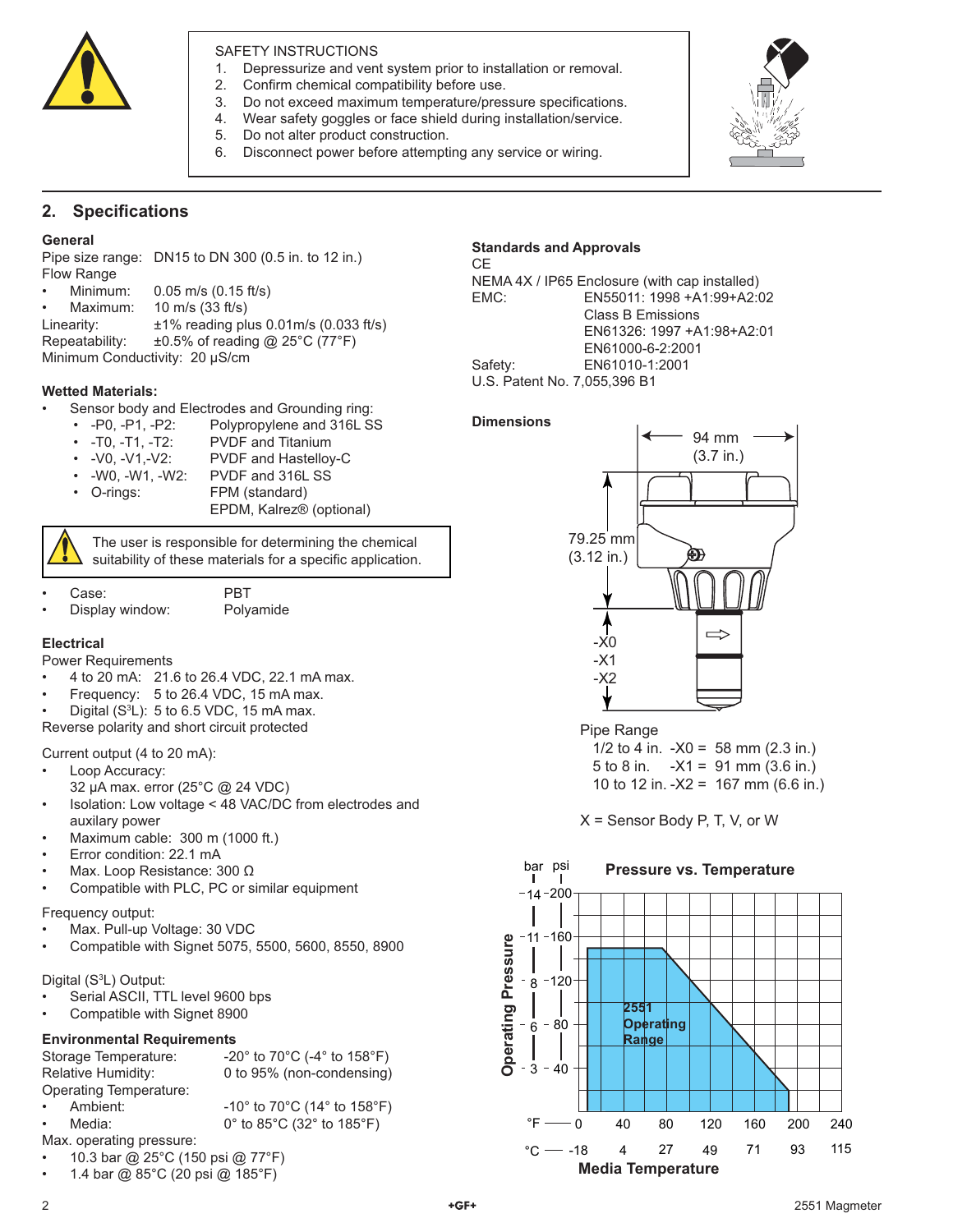## **3.** Installation: Pipe fittings

George Fischer Signet offers a wide selection of installation fittings that control the position of the Magmeter electrodes in relation to the dimensions of the pipe. You will find a complete list of order numbers for installation fittings in the Calibration tables on pages 10-13.

| Type                             | Description                                                                                                       | Type                                                      | Description                                                                               |
|----------------------------------|-------------------------------------------------------------------------------------------------------------------|-----------------------------------------------------------|-------------------------------------------------------------------------------------------|
| <b>Plastic tees</b>              | • 0.5 to 4 inch versions<br>• PVC or CPVC                                                                         | Iron, Carbon Steel,<br>316 SS Threaded<br>tees            | • 0.5 to 2 in. versions<br>• Mounts on threaded pipe ends                                 |
| <b>PVC</b><br>Glue-on<br>Saddles | • Available in 10 and 12 inch sizes only<br>• Cut 2-1/2 inch hole in pipe<br>• Weld in place using solvent cement | Carbon steel &<br>stainless steel<br>Weld-on<br>Weldolets | • 2 to 4 inch, cut 1-7/16 inch hole in pipe<br>• Over 4 inch, cut 2-1/8 inch hole in pipe |
| <b>PVC</b>                       | • 2 to 4 inch, cut 1-7/16 inch hole in pipe                                                                       |                                                           |                                                                                           |
| Saddles                          | • 6 to 8 inch, cut 2-1/8 inch hole in pipe                                                                        | Fiberglass<br>tees &<br>saddles:<br>$\Box$                | • 1.5 in. to 8 in. PVDF insert<br>$\bullet$ > 8 in. PVC insert                            |
| <b>PP</b>                        | • Available in 10 and 12 inch sizes only                                                                          | <b>FPT</b><br><b>FPS</b>                                  |                                                                                           |
| Clamp-on<br>Saddles              | • Cut 2-1/8 inch hole in pipe                                                                                     | Metric<br>Union<br>tees                                   | For pipes from DN 15 to 50 mm<br>• PP or PVDF                                             |
| Iron<br>Strap-on<br>saddles      | • 2 to 4 inch, cut 1-7/16 inch hole in pipe<br>Over 4 inch, cut 2-1/8 inch hole in pipe<br>٠                      |                                                           |                                                                                           |

## **4. Selecting a Location**

- The 2551 requires a full pipe and a fully developed turbulent flow profile for accurate measurement.
- If the piping system harbors air pockets or bubbles, take steps to locate the sensor so the air pockets will not contact the electrodes.
- In vertical installations, assemble the 2551 so the conduit ports are facing downward. This prevents condensation inside the conduit from being directed into the 2551 electronics housing.



If air bubbles pass across the Magmeter electrodes, the output will become erratic.

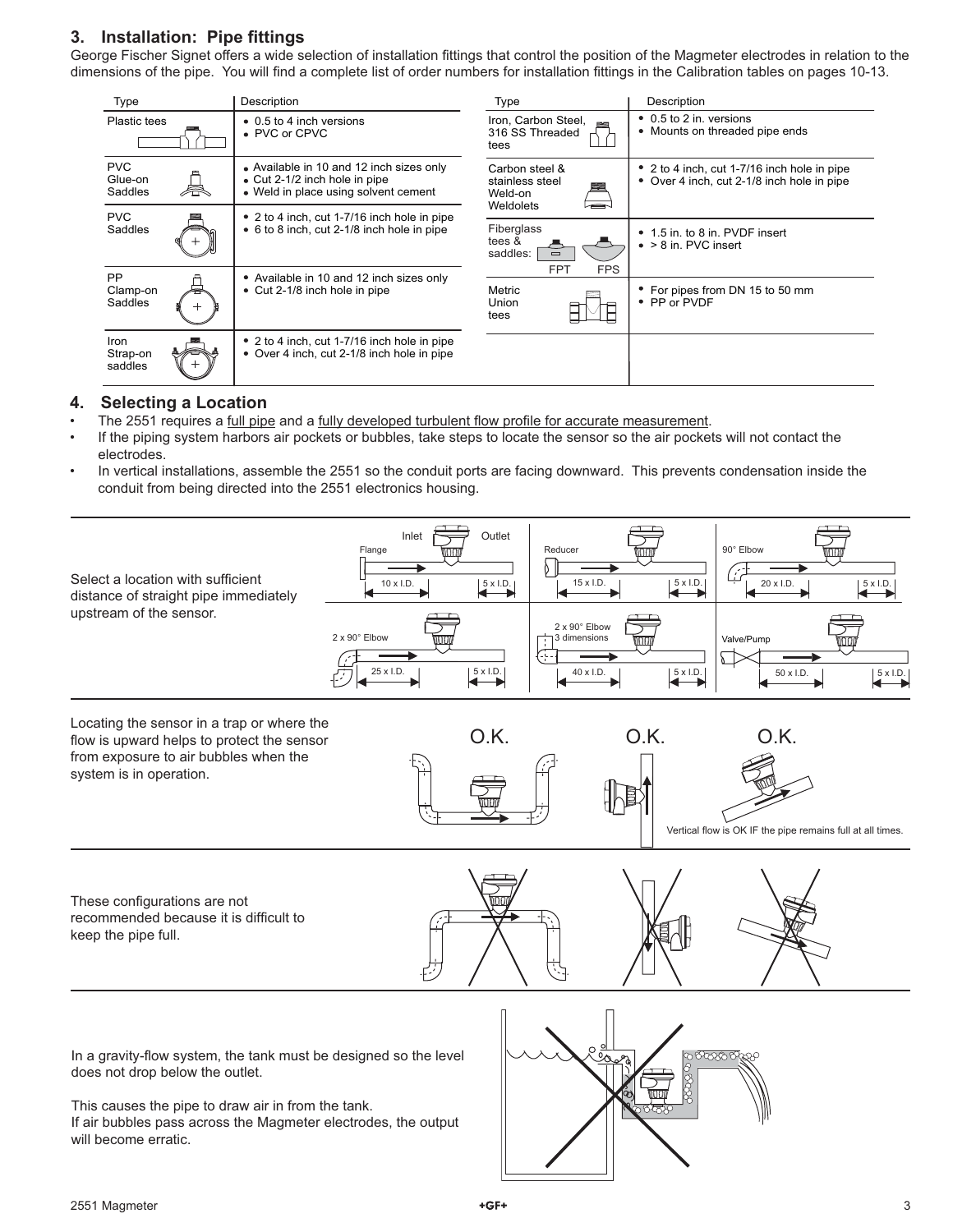## **5. 2551 Magmeter Configuration**

Whether using the 2551-XX-11 (frequency or digital S $3$ L output) or the 2551-XX-12 (with 4-20 mA output), the wiring terminals located on the inside of the yellow cover are identical. All of the connections from the Magmeter to external equipment (PLC, Datalogger, Chart Recorder, Flow meter, etc.) are made at the large 4-position terminal connector.

When the cover is removed the wiring from the sensor can be seen connected to the smaller terminal block. These connections should always remain connected to prevent inadvertent damage or miswiring.

The terminals on the 2551 Magmeter are designed for conductors from 16 AWG to 22 AWG.





#### **WARNING!**

If the second conduit port is used, carefully drill the opening. (The plastic is too strong to be punched out.)

- Secure the Magmeter in a vise to prevent damage or injury.
- The plastic inside the port is very thin. Do not allow the drill to penetrate too deeply and damage the Magmeter wiring.



### **Important:**

- The directional arrow on the body of the sensor must be pointed DOWNSTREAM.
- The FLOW arrow decal can be placed directly on the pipe to identify the direction of flow.
- Use a cable gland or a liquid tight connector to seal the cable ports from water intrusion.
- The yellow housing may be reversed to align the conduit ports as required.
- If the Magmeter is installed on a vertical pipe, the conduit ports should be turned to point downward. This will prevent condensation from being channeled into the enclosure.
- Use plumber's tape or a suitable sealant on cable ports.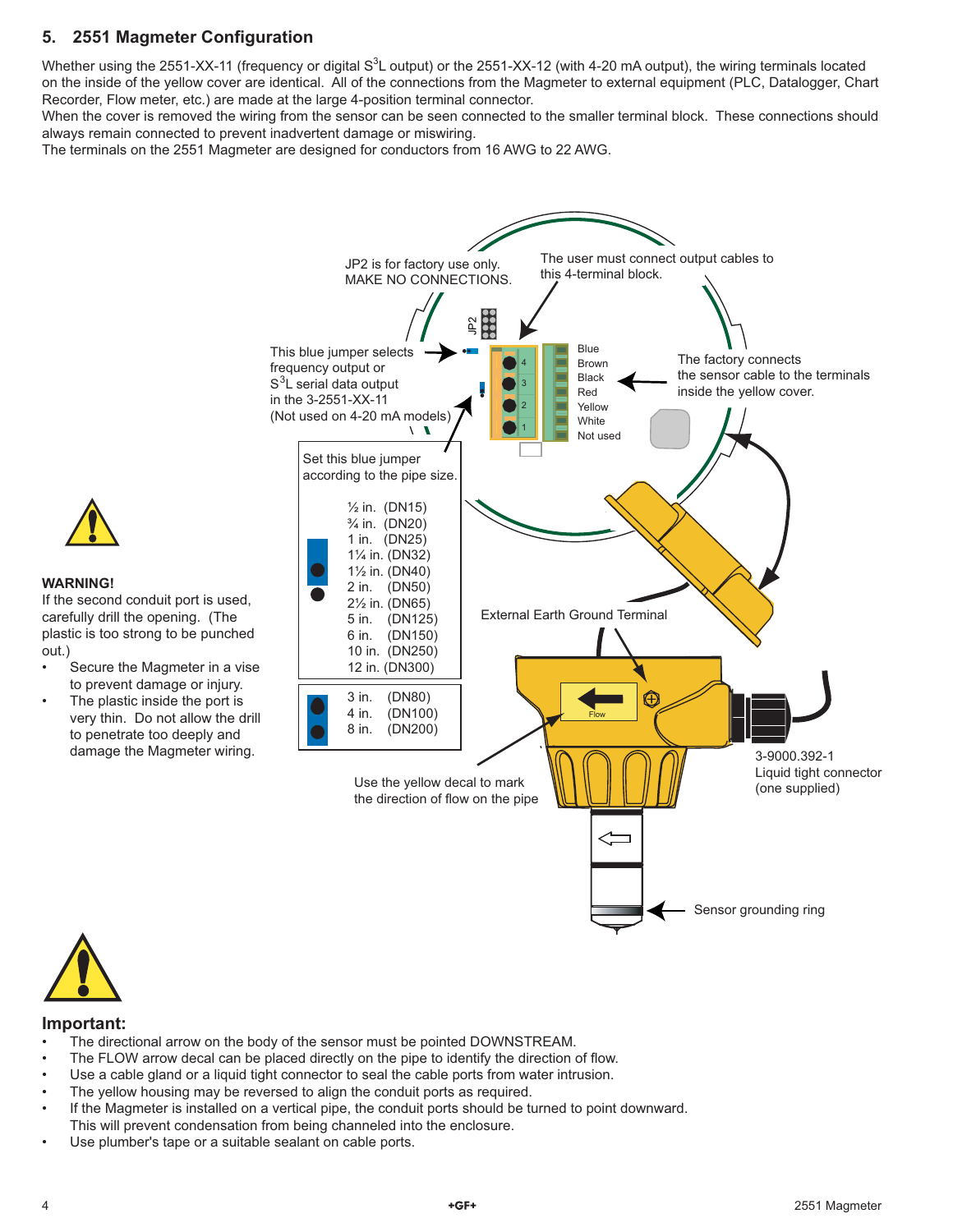## **6. General Installation and Grounding Tips**

### **Sensor conditioning**

The Magmeter output signal may be unstable immediately after installation. Allowing the sensor to soak in a full pipe (or in any container of water) for 24 hours will stabilize the performance.

Very low conductivity fluids may require a longer conditioning period. (The Magmeter may not operate properly in fluids where the conductivity is less than 20 µS/cm.)

#### **Grounding**

The 2551 Magmeter is unaffected by moderate levels of electrical noise. However, in some applications it may be necessary to ground portions of the system to eliminate electrical interference. The grounding requirements will vary with each installation.

One or more of the following steps may be applied if the 2551 Magmeter is affected by electrical noise:

- $\mathbb O$  The ground terminal on the outside of the yellow housing is connected internally to the grounding ring at the tip of the sensor. Connect a wire (14 AWG/2.08 mm<sup>2</sup> recommended) from this terminal directly to a local Earth ground.
- <sup>2</sup> Install fluid grounding devices immediately upstream and downstream of the Magmeter. Connect the fluid grounds to the Earth ground terminal on the 2551. Use flanged grounding rings or metal

electrodes on plastic pipes, or metal clamps on metal pipes. Fluid grounds must be in direct contact with

the fluid, and as near to the Magmeter as possible.

 The shield from the output cable must be terminated at the remote instrument ONLY. This shield must not be connected at both ends!



 Connect an additional wire (minimum AWG 14/2.08 mm<sup>2</sup>) from the remote instrument ground to the Magmeter ground terminal.

## **7. Wiring the 2551-XX-12 Magmeter with 4-20 mA Loop Output**

The 2551-XX-12 Magmeter is a traditional 2-wire passive 4-20 mA loop transmitter.

- External loop power (24 VDC ±10%) is required. See Ordering Information for power supplies.
- **The maximum loop resistance the Magmeter can accomodate is 300 Ω.**
- All 2551-XX-12 Magmeters are shipped from the factory with the 4-20 mA output scaled for 0 to 5 m/s (0 to 16.4 ft/s). If this operating range is suitable, no adjustments are necessary. The Calibration charts on pages 10-14 list the 20 mA setpoint for each installation fitting. Use this information to program the 4-20 mA range of the loop device (PLC, Datalogger, recorder, etc.)

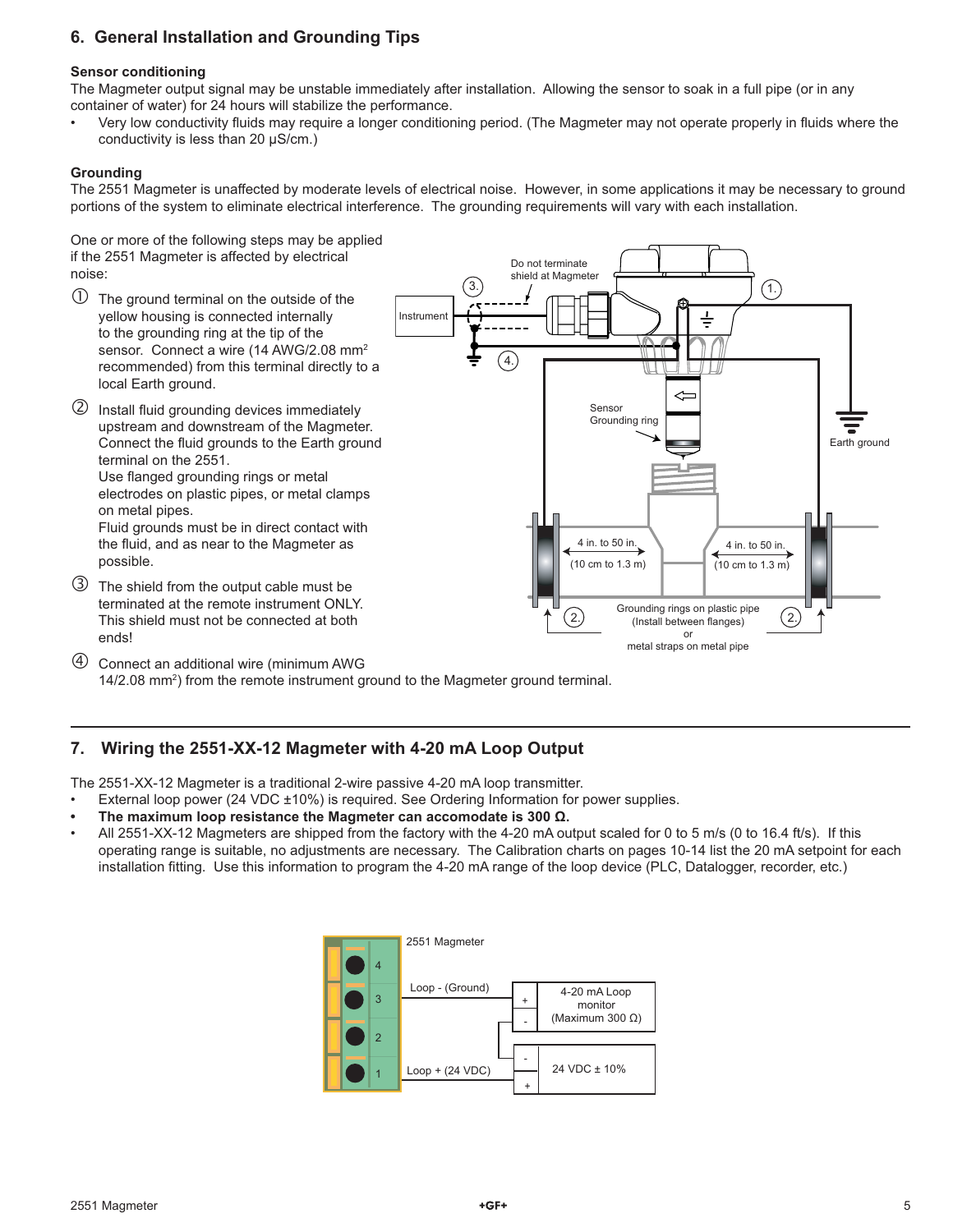# **8. Wiring the 3-2551-11 with Frequency or Digital (S3 L) output**

## **8.1 Wiring: Frequency output (Compatible with all POWERED Signet Flow instruments.)**

- When the blue jumper illustrated here is placed over both pins, the 2551-XX-11 outputs an open collector frequency signal that can be connected to any powered Signet flow meter. (Models 5075, 5500, 5600, 8550, 8900.)
- 5 VDC power is provided to the 2551 Magmeter by all Signet flow instruments. No additional power is required.
- If connecting the 2551 Magmeter to a flow instrument from another manufacturer, 5 to 24 VDC power must be provided to the 2551. A 10 K $\Omega$  pull up resistor must also be connected between terminals 1 and 2.
- The frequency output will be displayed as positive flow regardless of the flow direction.

#### **2551 Frequency Out to Signet 8550-1**



AUX power MUST be connected on the 8550 to provide power to the 2551.





### **2551 Frequency Out to other Manufacturer's equipment**



Install a pull-up resistor when connecting the 2551 Magmeter to other manufacturer's flowmeters.

### **8.2 Wiring: S3 L output (Compatible with 8900 Multi-Parameter Controller only)**

- When the blue jumper illustrated here is removed (or placed over one pin for storage) the 2551-XX-11 outputs a digital (S<sup>3</sup>L) signal compatible with the Signet 8900.
- The 2551 receives 5 VDC power from the 8900. No additional power is required.
- The 8900 will display 0 (Zero) flow rate during periods of reverse flow.





### **NOTE:**

The maximum cable length from the 2551 to the 8900 depends on the 8900 configuration. Refer to the 8900 manual for complete information.

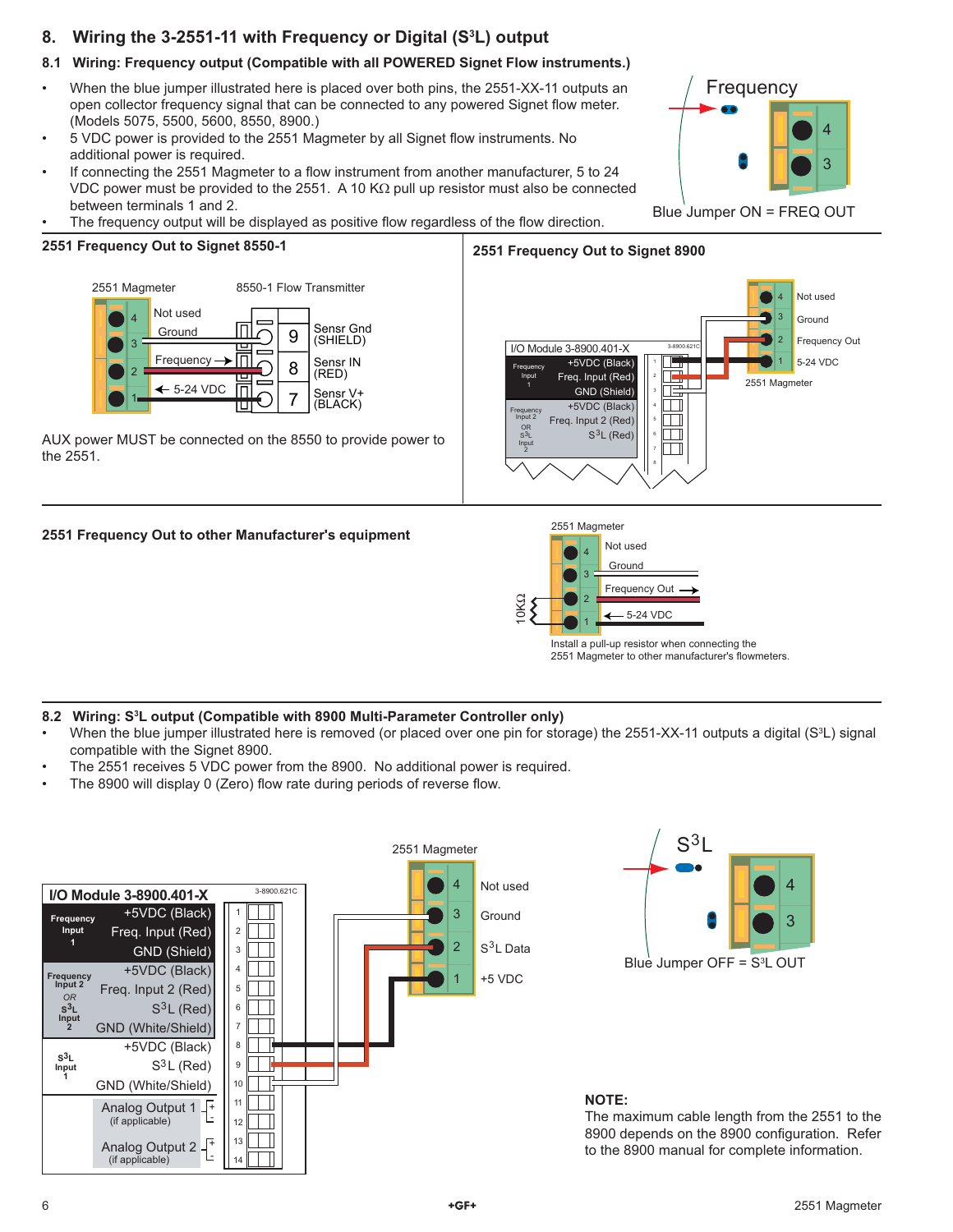## **9. Custom System Span and Setup**

- The 3-0232 Setup tool enables the user to configure the 2551 Magmeter to suit the application.
- The Setup tool connects the 2551 to a computer by converting the serial data output into standard RS232 format.
- The computer operating system must be Windows 98, 2000, 2000 Pro, XP, XP Pro ONLY.
- The 3-0232 Setup tool is not compatible with any other operating system.
- Managed and network systems may have security measures enabled that interfere with the installation of this program. See the network administrator or IT staff if the program cannot be installed.

### **9.1 Collect the Equipment and information that will be required:**

- 3-0232 Setup Tool (Includes one RS232 Converter and one CD-ROM with software)
- 24 VDC ISOLATED power source.
- Personal computer with: Intel Pentium or Higher or AMD 1800 or Higher Windows 98, 2000, 2000 Pro, XP, XP Pro operating system CD ROM Reader capable of reading ISO 9660 Format Free Disk Space Of 400 KB
- DB9 serial-to-USB converter cable (required only for computers that do not have a DB9 serial port available.)
- Pipe data (id, K-factor from Sec. 12, Pg 10-14)
- Measurement Preferences (engineering units, timebase)

### **9.2 Install the software onto the computer:**

- 1. Insert the CD-ROM into a computer that is running on Win98, Win2000, or Win XP.
- 2. Click the START button, then Run. Click the BROWSE button and navigate to the CD drive and select the Setup.exe file. Click Open, then click OK.
- 3. If unable to install the program, contact the system administrator for assistance.

### **9.3 Connect the Magmeter to the computer:**

- 1. Remove the cover from the Magmeter.
- 2. Connect the 2551 output terminals 2 and 4 to the input terminals of the RS232 Interface.
- 3. Connect the isolated 24 VDC power source to the 2551, terminals 1 and 3.
- 4. For 2551-11 version, configure the blue jumper for S<sup>3</sup>L operation. Remember to return it to the frequency position if necessary. (section 8.2, Pg 6.)
- 5. Connect the DB9 serial output connector from the RS232 Interface to the computer. Note: If the computer does not have an available DB9 serial port, use a serial-to-USB converter cable. Signet recommends cable model USA-19HS by Keyspan. (www.keyspan.com)



**The following page outlines each step in the 2551 Magmeter Setup Tool software.**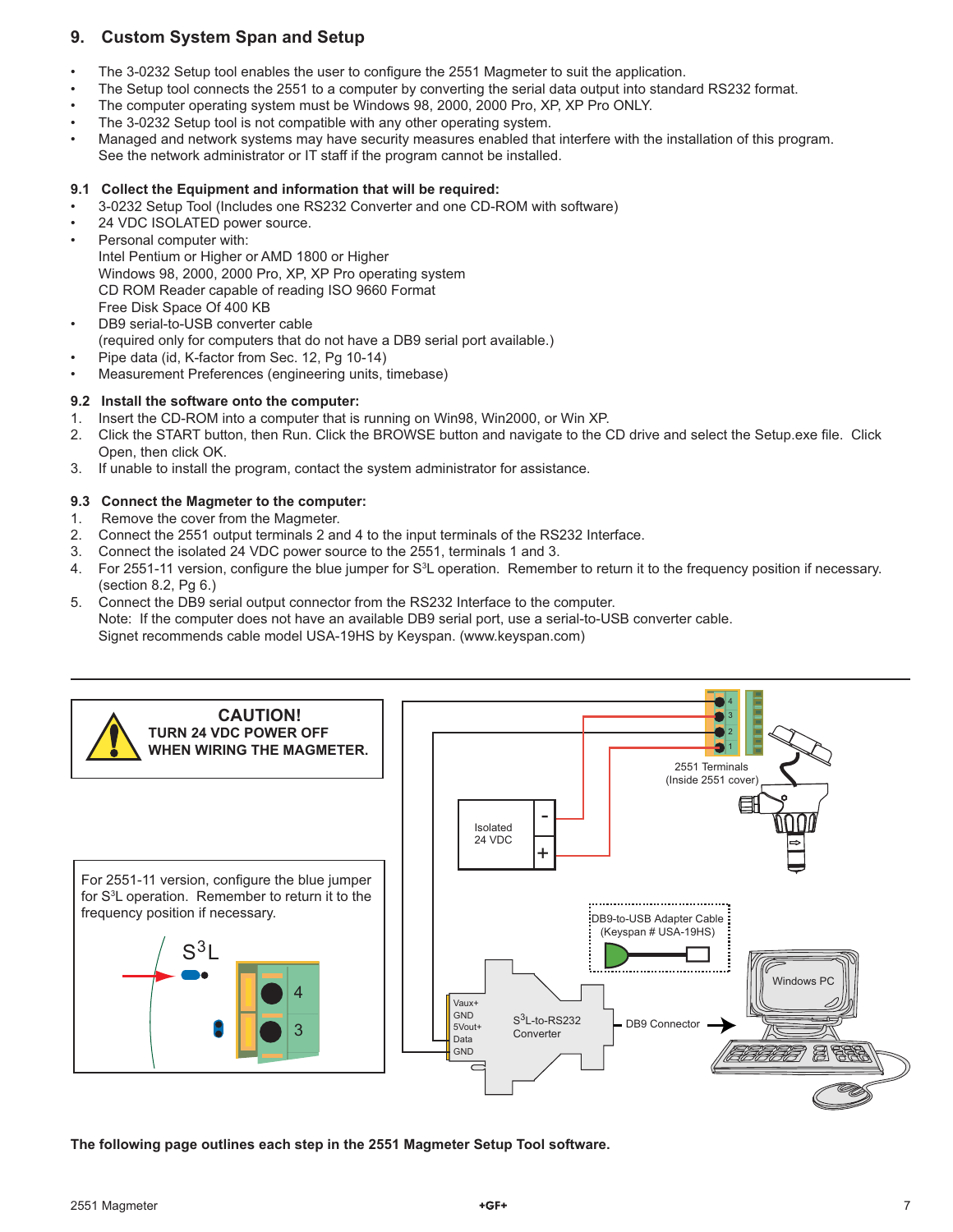## **10. Using the 3-0232 i-Go S3L to RS232 Converter and Setup Tool to customize the 3-2551 Magmeter**

### **Procedure:**

#### 1. Set the general information about the pipe and application preferences in the Application Settings fields.

Note: Press the "Restore Factory Settings" button while all fields are blank to load the setup program with factory settings. After a value is entered into any field, the "Restore Factory Settings" button will not change them.

Flow/Velocity Units (factory set: Meters)

• Select the engineering units from the list: meters, feet, cubic meters, liters, cu. ft., U.S. gallons, Imp. gallons.

- Timebase (factory set: Seconds)
- Set the timebase preference: seconds, minutes, hours, days  $\mathbb{F}$ Pipe ID (Inside Diameter) (factory set: 44.0)
- Enter the inside diameter of the pipe.
- ID Units: (factory set: millimeters)

• Select inches or mm for the dimensions of the pipe. NOTE: Check all associated settings after changing the units. This program does not convert values automatically.

K-Factor (factory set: 65.7665)

• K-factors are published in the Magmeter manual as "pulses per gallon" and "pulses per liter".

### **2. Set the 4-20 mA span (4-20 mA output models only)**

- Enter the flow rate at 4 mA. (Factory set: 0 m/s)
- Enter the flow rate at 20 mA. (Factory set: 5 m/s)
- When the RESTORE FACTORY SETTINGS button is pressed, the 20 mA setpoint will be restored to the equivalent of 5 m/s, in terms of the Flow units and Timebase selected above.

#### **3. Set the Performance Settings to best accomodate the unique conditions in the pipe.**

Averaging Time in Seconds (Factory set: 14 seconds)**\*\***

• Select the time the Magmeter will use as the averaging period.

 Example: With averaging at 14 seconds, each display is an average of the previous 14 seconds input. Use higher averaging times to smooth the display and

current output where the flow in the pipe is erratic.

- Quick Response Sensitivity (Factory set: 25% of Max Range, or 2.5 m/s)**\*\***
- Set the percentage of change in the flow rate required to allow the Magmeter to override the AVERAGING and jump to a new flow rate immediately. (2551 maximum range is 10 m/s)

 A detailed explanation of **averaging** and **sensitivity** functions is provided on the following page.

Noise Rejection Frequency (Factory set: 60 Hz)**\*\***

• Select 50 Hz or 60 Hz according to local AC power specifications. Low Flow Cut-off (Factory set: 0.05 m/s)

Set the flow rate where all Magmeter outputs will be forced to zero. (When the flow rate drops below this value, the frequency output will be 0 Hz. and the current output will be 4 mA.)

**4. Click "Write Settings to Sensor" at the bottom of the display to download the new settings to the Magmeter.**

- To repeat the same settings in another Magmeter, remove 24 VDC Power to the magmeter and connect the second Magmeter.
	- Click "Write Settings to Sensor" again.
	- Click "Read Sensor Settings" to validate the new settings. **Note:** All settings are lost when you exit the program.

### **Sensor Information**

### **Serial Number, Sensor Type:**

Information for these fields is read from the Magmeter when you press the "Read Sensor Settings" button.

#### **Messages**

• Displays messages related to the current selection. Error messages and procedure instructions appear here.

## **Controls**

- **Read sensor settings:** Read information and setup values from the Magmeter into this setup display.
- **Restore factory settings:** Restores Loop and Performance settings to original factory values.
	- Press this button before entering any data into the program if you want to load all factory settings.
- **Write settings to sensor:** Copies all of the settings in this setup display into the Magmeter.
- 
- 
- **Load settings from file:** Load a saved meter setup file into the Magmeter Setup Tool.
	- **Save settings to file:** Save a meter setup file on your local hard drive to be used again.

| 3_2551 MagMeter Set Up Program<br>$\boldsymbol{\mathsf{x}}$                                                                                                                               |
|-------------------------------------------------------------------------------------------------------------------------------------------------------------------------------------------|
| <b>+GF+</b><br>Signet Magmeter Setup Tool<br>Version 4.2                                                                                                                                  |
| - Application Settings                                                                                                                                                                    |
| Flow/Velocity Units Time Base<br>Pipe ID<br><b>ID Units</b><br>K Factor<br>K Factor Units<br>↽<br>$\blacktriangledown$<br>$\prime$<br>Select Pipe Inner Diameter Units in Inches or mm    |
| Loop Settings (4-20mA Sensors Only)                                                                                                                                                       |
| 4mA set point<br>20mA set point<br>US gal/min<br>US gal/min                                                                                                                               |
| <b>Performance Settings</b><br>Quick Response<br>Noise Rejection<br>Low Flow Cut Off<br>Averaging Time<br>Sensitivity<br>Frequency<br>US gal/min                                          |
| Sensor Information -<br>Messages -<br>SensorType<br>Serial Number<br>6 Not Read<br>Not Read                                                                                               |
| Controls<br>Read<br>Restore<br>Write<br>Load<br>Save<br>Sensor<br>Settinas<br>Exit<br>Factory<br>Settings<br>Settings<br>To Sensor<br><b>From File</b><br>To File<br>Settings<br>Settings |

**Note:** If a Low flow Cutoff or a 4-20 mA field turns RED, the value entered is outside of the allowable range. The maximum allowable value will be

**\*\*** SELECT FROM PULL-DOWN MENU ONLY. Direct text input will not be accepted. Error message will appear: "Cannot write all settings to sensor."

automatically loaded.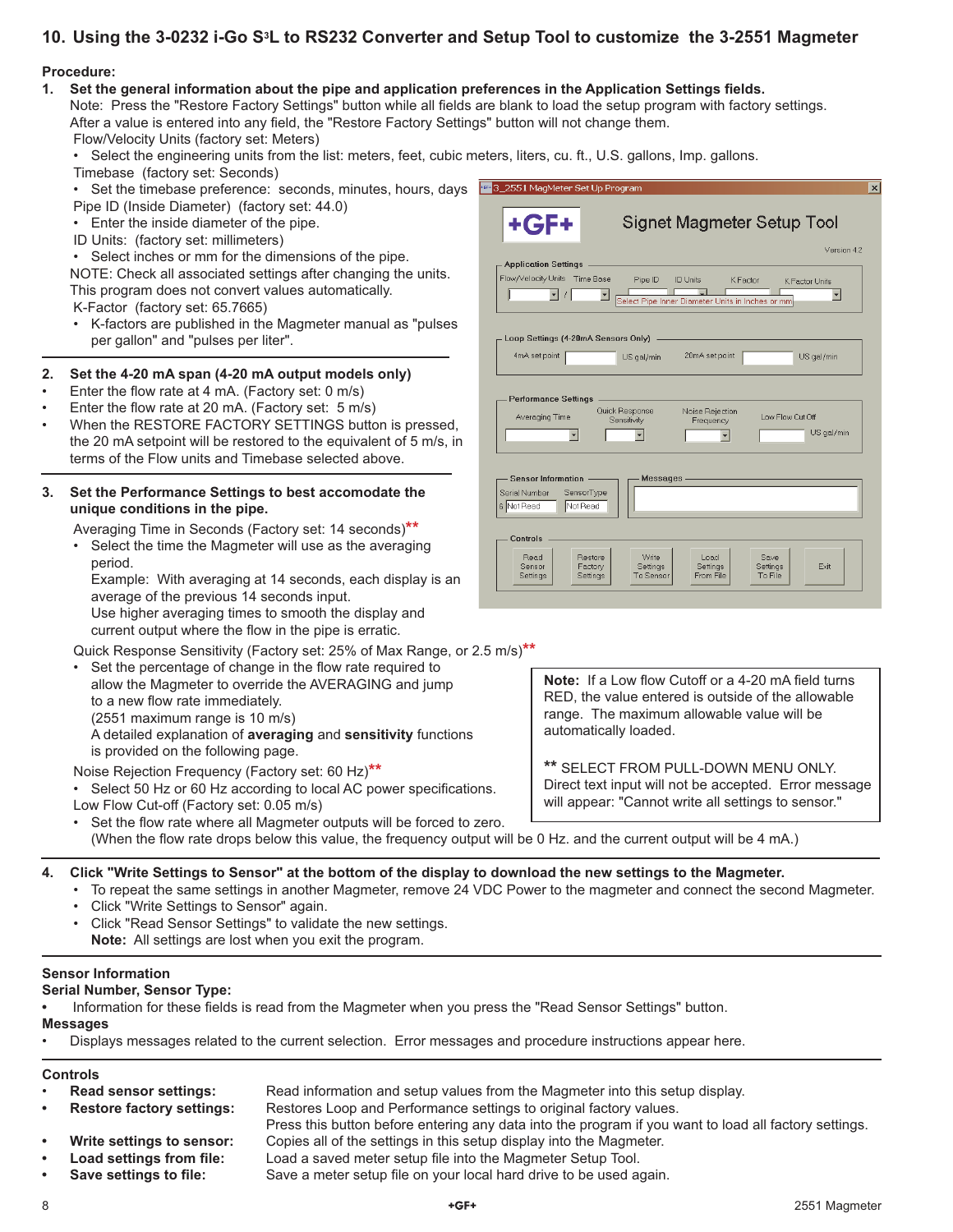## **11. 2551 Magmeter Averaging and Sensitivity Settings**

Because ideal flow conditions are often impossible to achieve, the flow rate is often erratic, which causes any control features (ie; relays, 4-20 mA loops, etc.) that are associated with the flow rate to also be erratic.

The best solution to these problems is to correct the piping deficiencies that cause the instability. This may involve longer straight runs upstream, reducing the pipe size to maintain a full pipe at all times, and other installation changes. But in many situations these measures are simply not possible.

The 2551 Magmeter provides several tools that are designed to "work around" these deficiencies. They are called "Performance Settings" and can be modified only through the i-Go S<sup>3</sup>L to RS232 Converter and the 2551 Magmeter Setup Tool. The noise rejection and the Low Flow Cutoff settings are self-explanatory. The Averaging and the Sensitivity features should be studied before making adjustments.

#### **Averaging Time in Seconds (Factory set: 14 seconds)**

Set the time the Magmeter will use as the averaging period. With averaging at 14 seconds, each display is an average of the previous 14 seconds input. Use higher averaging times to smooth the display and current output where the flow in the pipe is erratic.

#### **Quick Response Sensitivity (Factory set: 25% of Maximum Range, or 2.5 m/s)**

Set the percentage of change in the flow rate required to allow the Magmeter to override the AVERAGING and jump to a new flow rate immediately. (2551 maximum range is 10 m/s)

The pictures below illustrate the effect of these settings.

#### **No AVERAGING, no SENSITIVITY**

With AVERAGING set to 0 (zero) the SENSITIVITY is ineffective, and the flow rate may be very unstable. This will cause the output signals to respond erratically.



#### **AVERAGING Only**

With AVERAGING set to 60 seconds and SENSITIVITY set to 100%, the flow rate is stabilized, but a sharp change in flow rate is not represented for 60 seconds or longer. This can cause system problems if one of the operating setpoints falls within this range.



### **AVERAGING and SENSITIVITY**

With AVERAGING at 60 seconds and SENSITIVITY set to 25%. the flow rate is stabilized, but the sudden shift in flow is reflected very quickly.

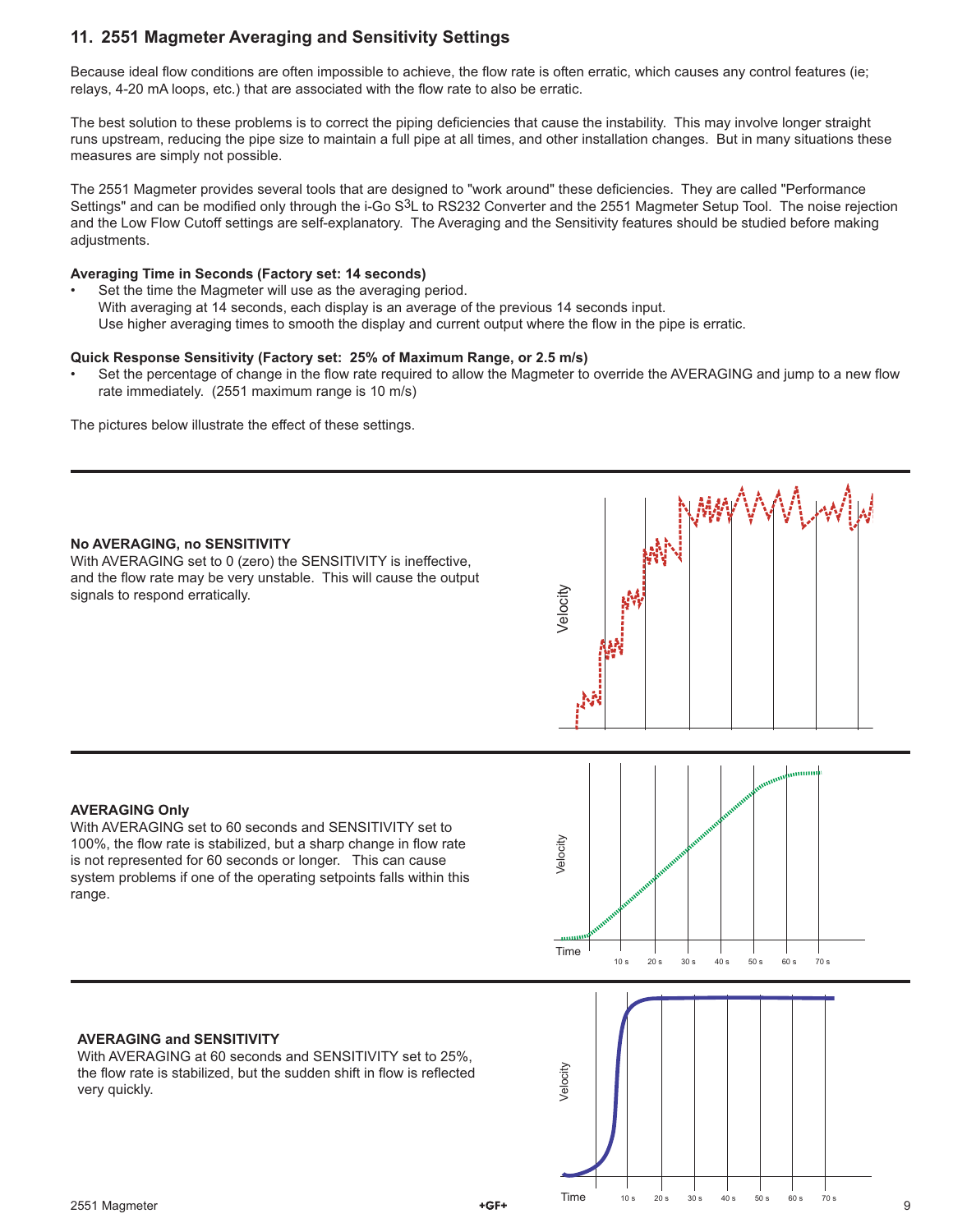# **Plastic Installation Fittings: PVC Tees and Saddles**



| <b>PIPE SIZE</b> | <b>FITTING</b>                                   | <b>K-Factor</b> | <b>K-Factor</b> | 20 mA=  | $20 mA =$ |
|------------------|--------------------------------------------------|-----------------|-----------------|---------|-----------|
| (IN.)            | <b>TYPE</b>                                      | <b>Gallons</b>  | Liters*         | in GPM  | in LPM    |
|                  | SCH 80 PVC TEES FOR SCH 80 PVC PIPE              |                 |                 |         |           |
| $\frac{1}{2}$    | <b>PV8T005</b>                                   | 2289.37         | 604.85          | 13.1    | 49.6      |
| $\frac{3}{4}$    | <b>PV8T007</b>                                   | 1430.41         | 377.92          | 20.97   | 79.38     |
| $\mathbf{1}$     | <b>PV8T010</b>                                   | 876.86          | 231.67          | 34.21   | 129.5     |
| $1\frac{1}{4}$   | <b>PV8T012</b>                                   | 447.06          | 118.11          | 67.1    | 253.99    |
| $1\frac{1}{2}$   | <b>PV8T015</b>                                   | 324.19          | 85.65           | 92.54   | 350.25    |
| $\overline{2}$   | <b>PV8T020</b>                                   | 206.69          | 54.61           | 145.15  | 549.38    |
| $2\frac{1}{2}$   | <b>PV8T025</b>                                   | 131.46          | 34.73           | 228.2   | 863.74    |
| 3                | PV8T030                                          | 82.52           | 21.80           | 363.55  | 1376.04   |
| 4                | <b>PV8T040</b>                                   | 44.78           | 11.83           | 669.88  | 2535.49   |
|                  | SCH 80 PVC TEES FOR SCH 80 CPVC PIPE             |                 |                 |         |           |
| $\frac{1}{2}$    | CPV8T005                                         | 2496.03         | 659.45          | 12.02   | 45.49     |
| $\frac{3}{4}$    | CPV8T007                                         | 1381.48         | 364.99          | 21.72   | 82.19     |
| 1                | CPV8T010                                         | 857.98          | 226.68          | 34.97   | 132.34    |
| $1\frac{1}{4}$   | CPV8T012                                         | 445.17          | 117.61          | 67.39   | 255.07    |
| $1\frac{1}{2}$   | <b>CPV8T015</b>                                  | 325.56          | 86.01           | 92.15   | 348.78    |
|                  | <b>SCH 80 PVC SADDLES FOR SCH 80 PVC PIPE</b>    |                 |                 |         |           |
| $\sqrt{2}$       | <b>PV8S020</b>                                   | 193.83          | 51.21           | 154.77  | 585.81    |
| $2\frac{1}{2}$   | <b>PV8S025</b>                                   | 138.01          | 36.46           | 217.38  | 822.78    |
| $\,$ 3 $\,$      | <b>PV8S030</b>                                   | 83.89           | 22.16           | 357.62  | 1353.60   |
| 4                | <b>PV8S040</b>                                   | 40.88           | 10.80           | 733.88  | 2777.74   |
| $\,$ 6 $\,$      | <b>PV8S060</b>                                   | 22.53           | 5.95            | 1331.85 | 5041.06   |
| 8                | <b>PV8S080</b>                                   | 12.52           | 3.31            | 2395.41 | 9066.64   |
| 10               | <b>PV8S100</b>                                   | 7.94            | 2.10            | 3778.75 | 14302.57  |
| 12               | <b>PV8S120</b>                                   | 5.71            | 1.51            | 5256.69 | 19896.57  |
|                  | SCH 80 PVC SADDLES FOR SCH 40 PVC PIPE           |                 |                 |         |           |
| $\overline{2}$   | <b>PV8S020</b>                                   | 180.01          | 47.56           | 166.66  | 630.81    |
| $2\frac{1}{2}$   | <b>PV8S025</b>                                   | 123.72          | 32.69           | 242.49  | 917.82    |
| $\sqrt{3}$       | <b>PV8S030</b>                                   | 75.81           | 20.03           | 395.71  | 1497.76   |
| 4                | <b>PV8S040</b>                                   | 41.87           | 11.06           | 716.56  | 2712.19   |
| $\,$ 6 $\,$      | <b>PV8S060</b>                                   | 19.71           | 5.21            | 1521.92 | 5760.46   |
| 8                | <b>PV8S080</b>                                   | 11.73           | 3.10            | 2558.12 | 9682.50   |
| 10               | <b>PV8S100</b>                                   | 7.43            | 1.96            | 4037.60 | 15282.3   |
| 12               | <b>PV8S120</b>                                   | 5.23            | 1.38            | 5734.87 | 21706.48  |
|                  |                                                  |                 |                 |         |           |
|                  | POLYPROPYLENE CLAMP-ON SADDLES ON SCH 80 PP PIPE |                 |                 |         |           |
| 10               | <b>PPS100</b>                                    | 7.94            | 2.10            | 3778.75 | 14302.57  |
| 12               | <b>PPS120</b>                                    | 5.71            | 1.51            | 5256.69 | 19896.57  |
|                  | POLYPROPYLENE CLAMP-ON SADDLES ON SCH 40 PP PIPE |                 |                 |         |           |
| 10               | <b>PPS100</b>                                    | 7.43            | 1.96            | 4037.60 | 15282.3   |
| 12               | <b>PPS120</b>                                    | 5.23            | 1.38            | 5734.87 | 21706.48  |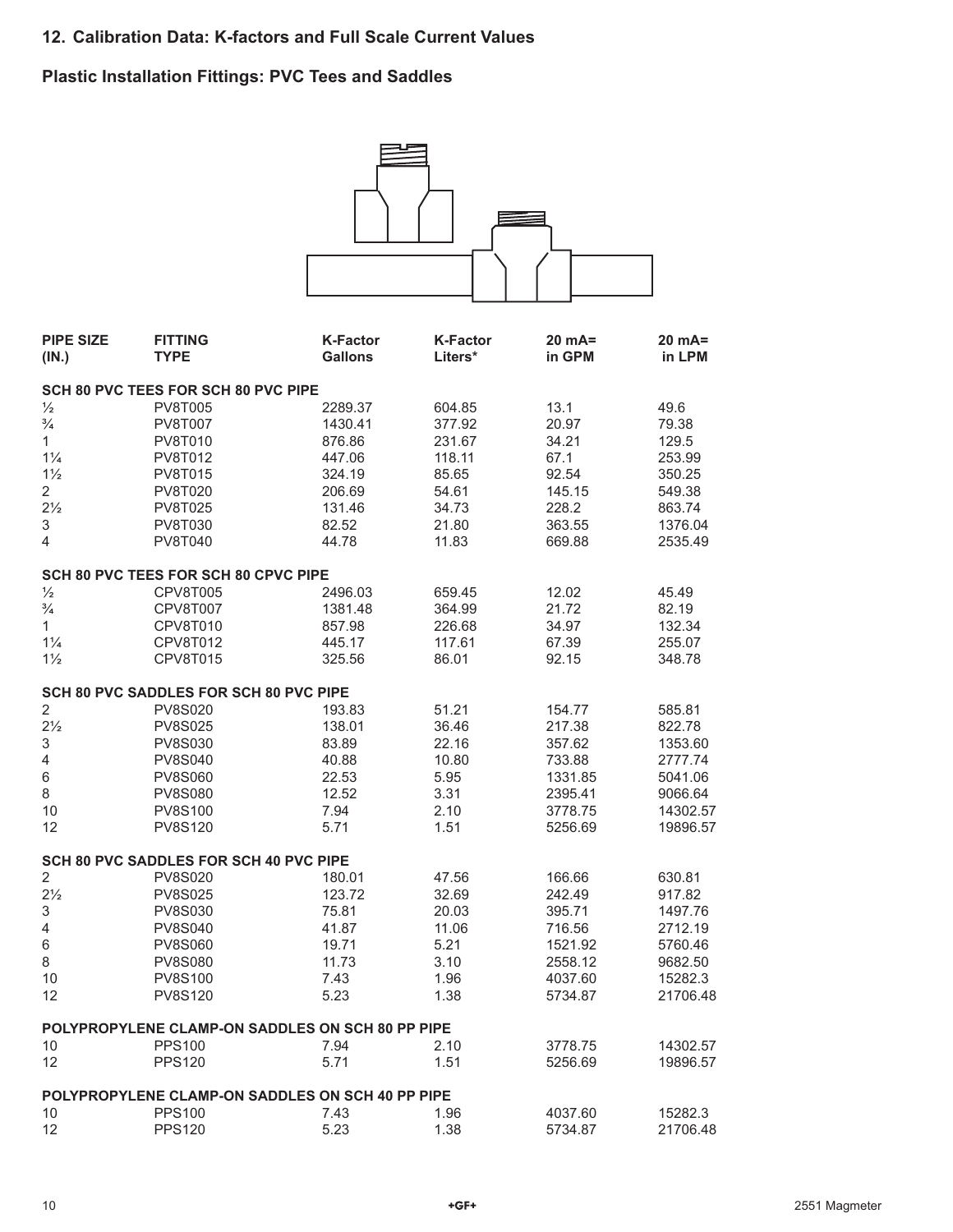**Plastic Installation Fittings for Metric Pipes: Polypropylene True Union Tees and Wafers PVDF True Union Tees and Wafers PVC True Union Tees and Wafers**



| <b>PIPE SIZE</b><br>(Metric) | <b>FITTING</b><br><b>TYPE</b>              | <b>K-Factor</b><br><b>Gallons</b> | <b>K-Factor</b><br>Liters* | 20 mA=<br>in GPM | 20 mA=<br>in LPM |  |  |  |  |
|------------------------------|--------------------------------------------|-----------------------------------|----------------------------|------------------|------------------|--|--|--|--|
|                              | POLYPROPYLENE FITTINGS (DIN/ISO, BS, ANSI) |                                   |                            |                  |                  |  |  |  |  |
| <b>DN15</b>                  | PPMT005                                    | 2192.73                           | 579.32                     | 13.68            | 51.78            |  |  |  |  |
| <b>DN20</b>                  | PPMT007                                    | 1327.81                           | 350.81                     | 22.59            | 85.52            |  |  |  |  |
| <b>DN25</b>                  | PPMT010                                    | 737.16                            | 194.76                     | 40.70            | 154.04           |  |  |  |  |
| <b>DN32</b>                  | PPMT012                                    | 453.46                            | 119.81                     | 66.16            | 250.41           |  |  |  |  |
| <b>DN40</b>                  | PPMT015                                    | 275.03                            | 72.66                      | 109.08           | 412.86           |  |  |  |  |
| <b>DN50</b>                  | PPMT020                                    | 164.17                            | 43.35                      | 182.74           | 691.66           |  |  |  |  |
| <b>DN65</b>                  | PPMT025                                    | 112.02                            | 29.59                      | 267.82           | 1013.70          |  |  |  |  |
| <b>DN80</b>                  | PPMT030                                    | 77.40                             | 20.45                      | 387.60           | 1467.06          |  |  |  |  |
| <b>DN100</b>                 | PPMT040                                    | 51.76                             | 13.68                      | 579.58           | 2193.70          |  |  |  |  |
| <b>DN125</b>                 | PPMT050                                    | 40.14                             | 10.61                      | 747.36           | 2828.74          |  |  |  |  |
| <b>DN150</b>                 | PPMT060                                    | 24.51                             | 6.47                       | 1224.17          | 4633.48          |  |  |  |  |
| <b>DN200</b>                 | PPMT080                                    | 15.66                             | 4.14                       | 1915.10          | 7248.67          |  |  |  |  |
|                              | <b>PVDF FITTINGS (DIN/ISO, BS, ANSI)</b>   |                                   |                            |                  |                  |  |  |  |  |
| <b>DN15</b>                  | SFMT005                                    | 1946.49                           | 514.26                     | 15.41            | 58.34            |  |  |  |  |
| <b>DN20</b>                  | SFMT007                                    | 1158.05                           | 305.96                     | 25.91            | 98.05            |  |  |  |  |
| <b>DN25</b>                  | SFMT010                                    | 749.09                            | 197.91                     | 40.05            | 151.58           |  |  |  |  |
| <b>DN32</b>                  | SFMT012                                    | 439.51                            | 116.12                     | 68.26            | 258.36           |  |  |  |  |
| <b>DN40</b>                  | SFMT015                                    | 248.93                            | 65.77                      | 120.52           | 456.16           |  |  |  |  |
| <b>DN50</b>                  | SFMT020                                    | 146.85                            | 38.80                      | 204.30           | 773.26           |  |  |  |  |
| <b>DN65</b>                  | SFMT025                                    | 104.84                            | 27.70                      | 286.16           | 1083.10          |  |  |  |  |
| <b>DN80</b>                  | SFMT030                                    | 72.01                             | 19.02                      | 416.64           | 1576.97          |  |  |  |  |
| <b>DN100</b>                 | SFMT040                                    | 46.82                             | 12.37                      | 640.69           | 2425.00          |  |  |  |  |
| <b>DN125</b>                 | SFMT050                                    | 31.93                             | 8.44                       | 939.63           | 3556.51          |  |  |  |  |
| <b>DN150</b>                 | SFMT060                                    | 18.78                             | 4.96                       | 1597.70          | 6047.30          |  |  |  |  |
| <b>DN200</b>                 | SFMT080                                    | 11.86                             | 3.13                       | 2529.84          | 9575.44          |  |  |  |  |
|                              | PVC FITTINGS (DIN/ISO, BS, ANSI)           |                                   |                            |                  |                  |  |  |  |  |
| <b>DN15</b>                  | PVMT005                                    | 2067.76                           | 546.30                     | 14.51            | 54.91            |  |  |  |  |
| <b>DN20</b>                  | PVMT007                                    | 1136.61                           | 300.29                     | 26.39            | 99.90            |  |  |  |  |
| <b>DN25</b>                  | PVMT010                                    | 716.52                            | 189.31                     | 41.87            | 158.47           |  |  |  |  |
| <b>DN32</b>                  | PVMT012                                    | 446.07                            | 117.85                     | 67.25            | 254.56           |  |  |  |  |
| <b>DN40</b>                  | PVMT015                                    | 278.83                            | 73.67                      | 107.59           | 407.23           |  |  |  |  |
| <b>DN50</b>                  | PVMT020                                    | 159.36                            | 42.10                      | 188.26           | 712.55           |  |  |  |  |
| <b>DN65</b>                  | PVMT025                                    | 110.11                            | 29.09                      | 272.46           | 1031.26          |  |  |  |  |
| <b>DN80</b>                  | PVMT030                                    | 73.92                             | 19.53                      | 405.84           | 1536.12          |  |  |  |  |
| <b>DN100</b>                 | PVMT040                                    | 47.86                             | 12.64                      | 626.87           | 2372.70          |  |  |  |  |
| <b>DN125</b>                 | PVMT050                                    | 36.18                             | 9.56                       | 829.10           | 3138.16          |  |  |  |  |
| <b>DN150</b>                 | PVMT060                                    | 21.56                             | 5.70                       | 1391.30          | 5266.07          |  |  |  |  |
| <b>DN200</b>                 | PVMT080                                    | 13.81                             | 3.65                       | 2172.63          | 8223.4           |  |  |  |  |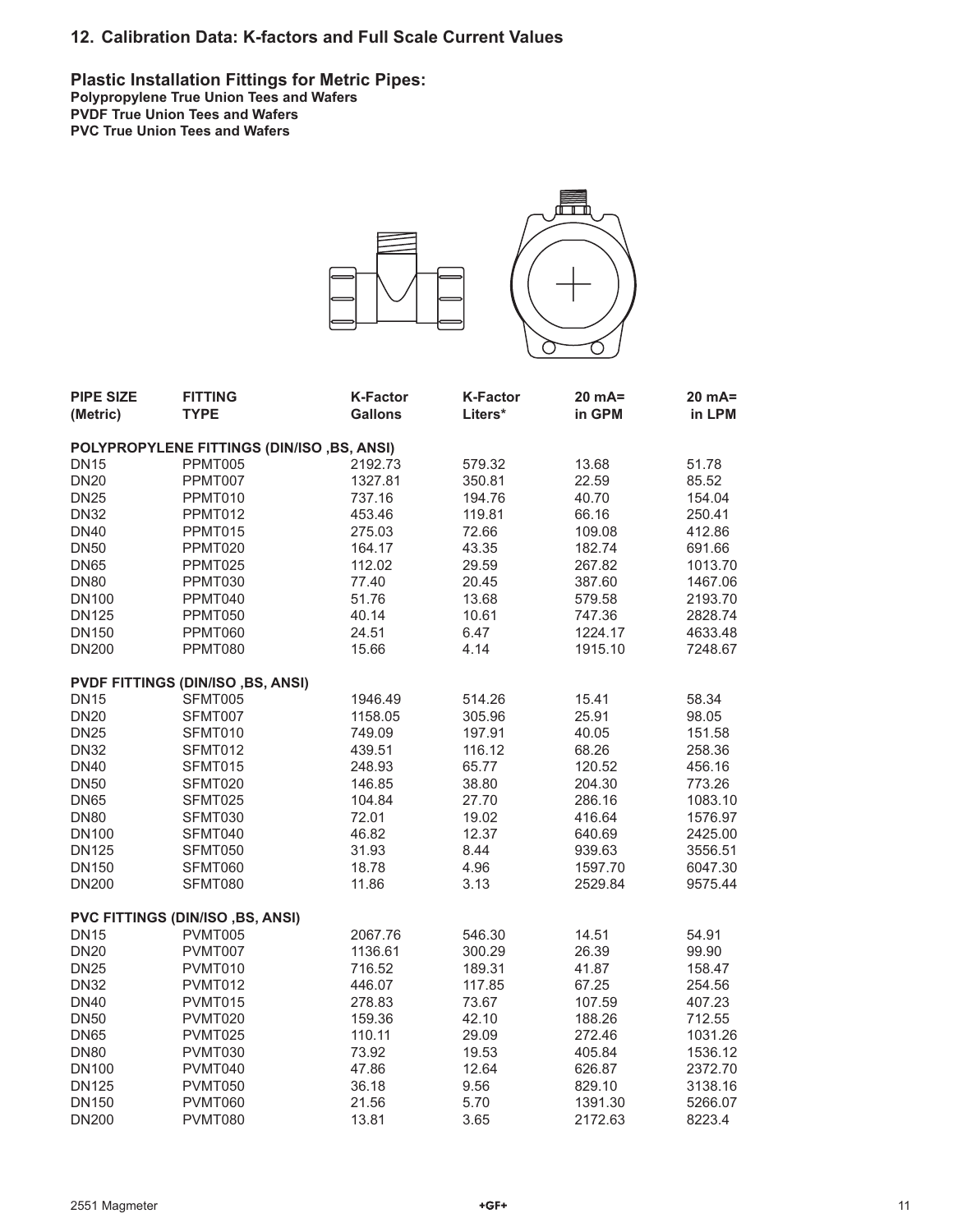**Metal Installation Fittings: Carbon Steel Tees and Weld-o-Lets Stainless Steel Tees and Weld-o-Lets Galvanized Iron Tees**



| <b>PIPE SIZE</b><br>(IN.) | <b>FITTING</b><br><b>TYPE</b>                   | <b>K-Factor</b><br><b>Gallons</b> | <b>K-Factor</b><br>Liters* | $20 mA =$<br>in GPM | 20 mA=<br>in LPM |
|---------------------------|-------------------------------------------------|-----------------------------------|----------------------------|---------------------|------------------|
|                           | <b>CARBON STEEL TEES ON SCH 40 PIPE</b>         |                                   |                            |                     |                  |
| $\frac{1}{2}$             | CS4T005                                         | 1572.66                           | 415.50                     | 19.08               | 72.20            |
| $\frac{3}{4}$             | <b>CS4T007</b>                                  | 1086.73                           | 287.11                     | 27.61               | 104.49           |
| $\mathbf{1}$              | CS4T010                                         | 582.34                            | 153.86                     | 51.52               | 194.99           |
| $1\frac{1}{4}$            | CS4T012                                         | 377.48                            | 99.73                      | 79.48               | 300.81           |
| $1\frac{1}{2}$            | CS4T015                                         | 267.79                            | 70.75                      | 112.03              | 424.02           |
| $\overline{2}$            | CS4T020                                         | 167.85                            | 44.35                      | 178.73              | 676.48           |
|                           | STAINLESS STEEL TEES ON SCH 40 PIPE             |                                   |                            |                     |                  |
| $\frac{1}{2}$             | <b>CR4T005</b>                                  | 1601.26                           | 423.05                     | 18.74               | 70.91            |
| $\frac{3}{4}$             | CR4T007                                         | 937.78                            | 247.76                     | 31.99               | 121.08           |
| $\mathbf{1}$              | CR4T010                                         | 606.18                            | 160.15                     | 49.49               | 187.32           |
| $1\frac{1}{4}$            | CR4T012                                         | 279.68                            | 73.89                      | 107.26              | 405.99           |
| $1\frac{1}{2}$            | CR4T015                                         | 147.65                            | 39.01                      | 203.19              | 769.06           |
| $\overline{2}$            | CR4T020                                         | 111.90                            | 29.56                      | 268.09              | 1014.73          |
|                           | <b>STAINLESS STEEL WELDOLETS ON SCH 40 PIPE</b> |                                   |                            |                     |                  |
| $2\frac{1}{2}$            | CR4W025                                         | 106.31                            | 28.09                      | 282.19              | 1068.10          |
| $\ensuremath{\mathsf{3}}$ | CR4W030                                         | 72.27                             | 19.09                      | 415.12              | 1571.25          |
| $\overline{\mathcal{L}}$  | CR4W040                                         | 36.84                             | 9.73                       | 814.34              | 3082.28          |
| 5                         | CR4W050                                         | 29.28                             | 7.73                       | 1024.70             | 3878.50          |
| $\,6$                     | CR4W060                                         | 20.29                             | 5.36                       | 1478.26             | 5595.21          |
| $\,8\,$                   | CR4W080                                         | 11.73                             | 3.10                       | 2557.72             | 9680.96          |
| 10                        | CR4W100                                         | 7.45                              | 1.97                       | 4028.83             | 15249.13         |
| 12                        | CR4W120                                         | 5.24                              | 1.39                       | 5722.73             | 21660.53         |
|                           | <b>CARBON STEEL WELDOLETS ON SCH 40 PIPE</b>    |                                   |                            |                     |                  |
| $2\frac{1}{2}$            | CS4W025                                         | 105.70                            | 27.93                      | 283.82              | 1074.27          |
| 3                         | CS4W030                                         | 70.68                             | 18.67                      | 424.45              | 1606.56          |
| $\overline{4}$            | CS4W040                                         | 36.38                             | 9.61                       | 824.65              | 3121.30          |
| $\mathbf 5$               | CS4W050                                         | 29.28                             | 7.73                       | 1024.70             | 3878.50          |
| 6                         | CS4W060                                         | 20.29                             | 5.36                       | 1478.26             | 5595.21          |
| 8                         | CS4W080                                         | 11.73                             | 3.10                       | 2557.72             | 9680.96          |
| 10                        | CS4W100                                         | 7.45                              | 1.97                       | 4028.83             | 15249.13         |
| 12                        | CS4W120                                         | 5.24                              | 1.39                       | 5722.73             | 21660.53         |
|                           | <b>GALVANIZED IRON TEES ON SCH 40 PIPE</b>      |                                   |                            |                     |                  |
| $\mathbf{1}$              | <b>IR4T010</b>                                  | 558.50                            | 147.56                     | 53.71               | 203.31           |
| $1\frac{1}{4}$            | IR4T012                                         | 334.45                            | 88.36                      | 89.70               | 339.51           |
| $1\frac{1}{2}$            | IR4T015                                         | 248.97                            | 65.78                      | 120.49              | 456.07           |
| $\overline{2}$            | IR4T020                                         | 146.00                            | 38.57                      | 205.48              | 777.76           |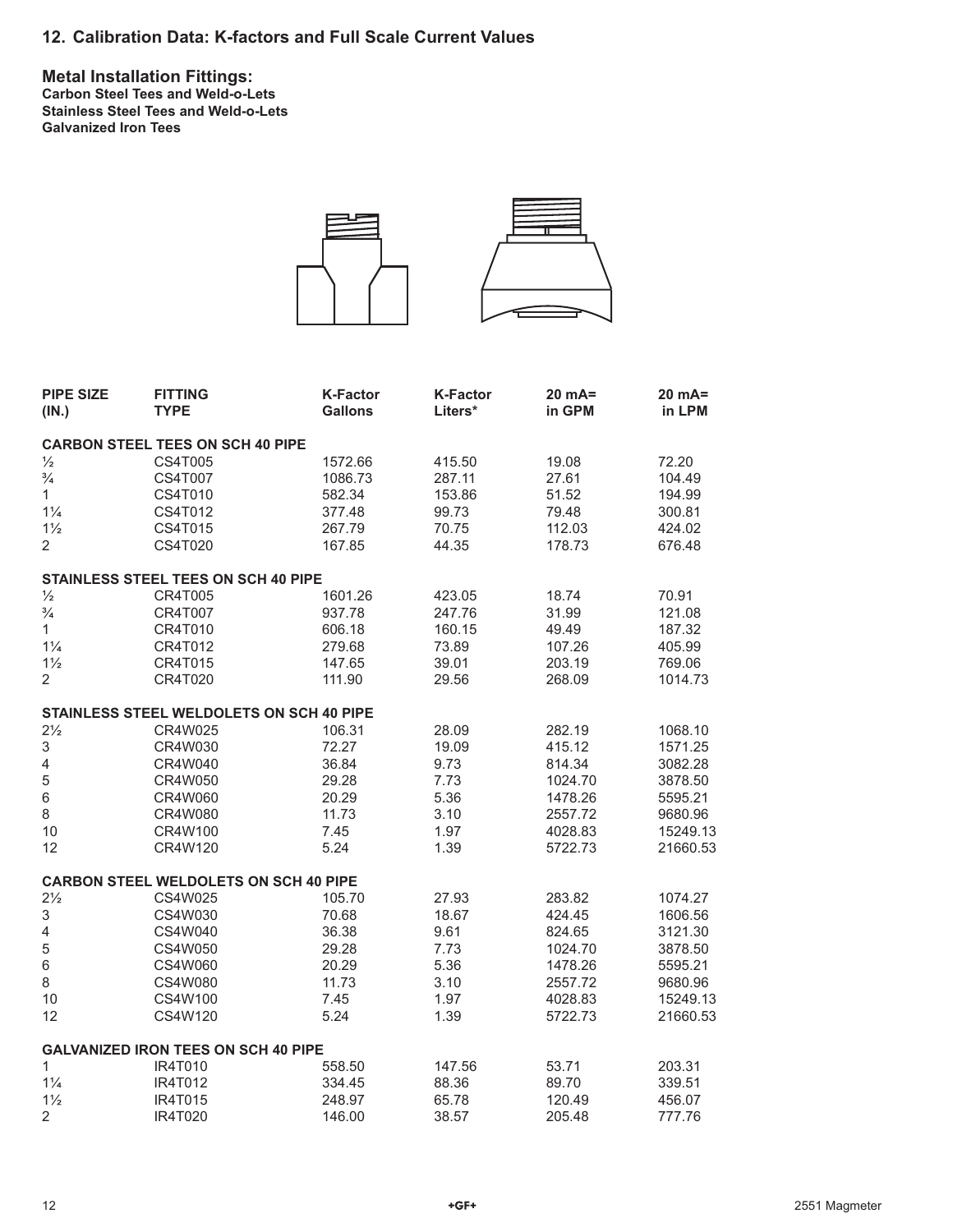**Metal Installation Fittings Iron Saddles**

| <b>PIPE SIZE</b><br>(IN.) | <b>FITTING</b><br><b>TYPE</b>            | <b>K-Factor</b><br><b>Gallons</b> | <b>K-Factor</b><br><b>Liters</b> | $20 mA=$<br>in GPM | $20 mA=$<br>in LPM |
|---------------------------|------------------------------------------|-----------------------------------|----------------------------------|--------------------|--------------------|
|                           | <b>SCH 80 IRON SADDLE ON SCH 80 PIPE</b> |                                   |                                  |                    |                    |
| 2                         | IR8S020                                  | 194.85                            | 51.48                            | 153.96             | 582.75             |
| $2\frac{1}{2}$            | <b>IR8S025</b>                           | 142.28                            | 37.59                            | 210.86             | 798.10             |
| 3                         | IR8S030                                  | 87.53                             | 23.13                            | 342.72             | 1297.20            |
| 4                         | <b>IR8S040</b>                           | 40.62                             | 10.73                            | 738.58             | 2795.54            |
| 5                         | <b>IR8S050</b>                           | 29.28                             | 7.74                             | 1024.43            | 3877.48            |
| 6                         | <b>IR8S060</b>                           | 22.30                             | 5.89                             | 1345.58            | 5093.03            |
| 8                         | <b>IR8S080</b>                           | 12.52                             | 3.31                             | 2395.41            | 9066.64            |
| 10                        | <b>IR8S100</b>                           | 7.94                              | 2.10                             | 3778.75            | 14302.57           |
| 12                        | <b>IR8S120</b>                           | 5.65                              | 1.49                             | 5311.45            | 20103.83           |
|                           | <b>SCH 80 IRON SADDLE ON SCH 40 PIPE</b> |                                   |                                  |                    |                    |
| 2                         | IR8S020                                  | 185.35                            | 48.97                            | 161.85             | 612.61             |
| $2\frac{1}{2}$            | <b>IR8S025</b>                           | 127.47                            | 33.68                            | 235.36             | 890.83             |
| 3                         | IR8S030                                  | 76.62                             | 20.24                            | 391.54             | 1481.99            |
| 4                         | <b>IR8S040</b>                           | 40.23                             | 10.63                            | 745.72             | 2822.57            |
| 5                         | <b>IR8S050</b>                           | 27.32                             | 7.22                             | 1098.24            | 4156.83            |
| 6                         | <b>IR8S060</b>                           | 19.71                             | 5.21                             | 1521.92            | 5760.46            |
| 8                         | IR8S080                                  | 11.61                             | 3.07                             | 2584.23            | 9781.30            |
| 10                        | <b>IR8S100</b>                           | 7.36                              | 1.94                             | 4078.8             | 15438.2            |
| 12                        | <b>IR8S120</b>                           | 5.18                              | 1.37                             | 5793.39            | 21927.98           |

## **Metal Installation Fittings: Bronze and Copper Tees and Brazolets**

| <b>PIPE SIZE</b><br>(IN.) | <b>FITTING</b><br><b>TYPE</b>                   | <b>K-Factor</b><br><b>Gallons</b> | <b>K-Factor</b><br><b>Liters</b> | $20 mA =$<br>in GPM | $20 mA =$<br>in LPM |
|---------------------------|-------------------------------------------------|-----------------------------------|----------------------------------|---------------------|---------------------|
|                           | <b>BRONZE TEES ON SCH 40 PIPE</b>               |                                   |                                  |                     |                     |
| 1                         | <b>BR4T010</b>                                  | 582.34                            | 153.86                           | 51.52               | 194.99              |
| $1\frac{1}{4}$            | <b>BR4T012</b>                                  | 330.54                            | 87.33                            | 90.76               | 343.53              |
| $1\frac{1}{2}$            | <b>BR4T015</b>                                  | 254.76                            | 67.31                            | 117.76              | 445.71              |
| $\overline{2}$            | <b>BR4T020</b>                                  | 157.36                            | 41.58                            | 190.64              | 721.58              |
|                           | <b>COPPER TEES FITTING ON COPPER PIPE SCH K</b> |                                   |                                  |                     |                     |
| $\frac{1}{2}$             | CUKT005                                         | 2459.19                           | 649.72                           | 12.20               | 46.17               |
| $\frac{3}{4}$             | CUKT007                                         | 1108.02                           | 292.74                           | 27.08               | 102.48              |
| $\mathbf{1}$              | CUKT010                                         | 649.87                            | 171.70                           | 46.16               | 174.73              |
| $1\frac{1}{4}$            | CUKT012                                         | 422.03                            | 111.50                           | 71.09               | 269.06              |
| $1\frac{1}{2}$            | CUKT015                                         | 281.43                            | 74.35                            | 106.60              | 403.47              |
| 2                         | CUKT020                                         | 136.02                            | 35.94                            | 220.55              | 834.78              |
|                           | <b>COPPER TEES FITTING ON COPPER PIPE SCH L</b> |                                   |                                  |                     |                     |
| $\frac{1}{2}$             | CUKT005                                         | 2406.30                           | 635.75                           | 12.47               | 47.19               |
| $\frac{3}{4}$             | CUKT007                                         | 1174.77                           | 310.37                           | 25.54               | 96.66               |
| $\mathbf{1}$              | CUKT010                                         | 672.28                            | 177.62                           | 44.62               | 168.90              |
| $1\frac{1}{4}$            | CUKT012                                         | 402.84                            | 106.43                           | 74.47               | 281.87              |
| $1\frac{1}{2}$            | CUKT015                                         | 294.99                            | 77.94                            | 101.70              | 384.92              |
| 2                         | CUKT020                                         | 149.63                            | 39.53                            | 200.50              | 758.89              |
|                           | <b>COPPER/BRONZE BRAZOLET ON SCH 40 PIPE</b>    |                                   |                                  |                     |                     |
| $2\frac{1}{2}$            | <b>BR4B025</b>                                  | 117.31                            | 30.99                            | 255.74              | 967.96              |
| $\ensuremath{\mathsf{3}}$ | <b>BR4B030</b>                                  | 78.62                             | 20.77                            | 381.58              | 1444.28             |
| $\overline{\mathbf{4}}$   | <b>BR4B040</b>                                  | 45.13                             | 11.92                            | 664.77              | 2516.15             |
| 5                         | <b>BR4B050</b>                                  | 32.79                             | 8.66                             | 914.91              | 3462.95             |
| $\,6$                     | <b>BR4B060</b>                                  | 22.73                             | 6.01                             | 1319.87             | 4995.72             |
| 8                         | <b>BR4B080</b>                                  | 13.14                             | 3.47                             | 2283.68             | 8643.71             |
| 10                        | <b>BR4B100</b>                                  | 8.34                              | 2.20                             | 3597.17             | 13615.29            |
| 12                        | <b>BR4B120</b>                                  | 5.87                              | 1.55                             | 5109.58             | 19339.76            |



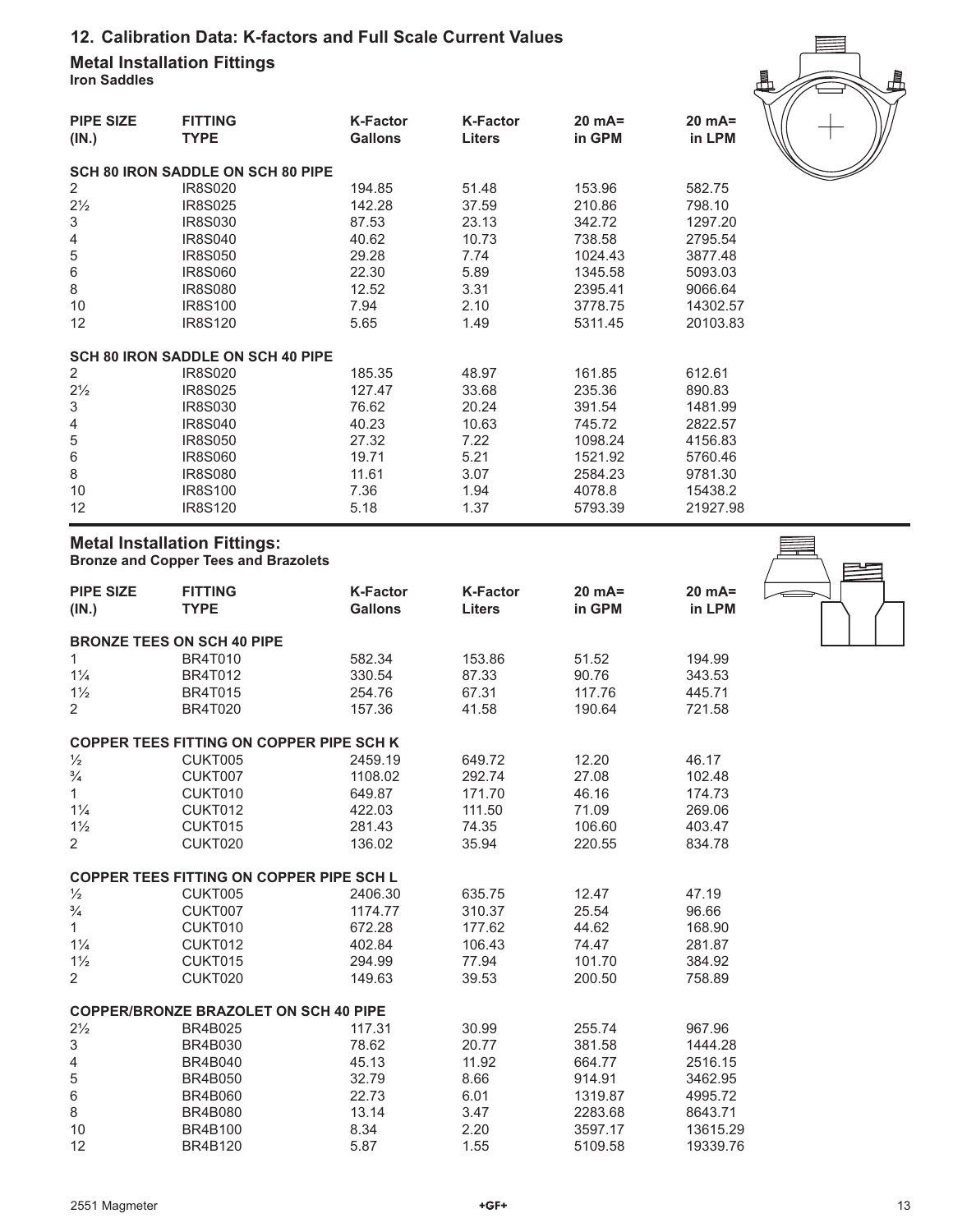## **13. Maintenance**

The 2551 Magmeter requires very little maintenance. There are no user-serviceable components in the Magmeter.

- If the fluid contains deposits and solids that may coat the electrodes, a regular cleaning schedule is recommended.
- Do not use abrasive materials on the metal electrodes. Clean with soft cloth and mild detergent only.
- Use a cotton swab and mild detergent to remove deposits on the metal electrodes at the tip of the sensor.

#### **13.1. Environmental Recommendations:**

- When used properly, this product presents no inherent danger to the environment.
- Please follow local ordinance when disposing of this or any product with electronic components.

### **13.2 Troubleshooting**

| <b>Symptom</b>                                                                                                                  | <b>Possible Cause</b>                                                                                                                                                                                                                                                                                                                                       | <b>Possible Solution</b>                                                                                                                                                                                                                                                                                                                                                                                                                                                                             |  |  |
|---------------------------------------------------------------------------------------------------------------------------------|-------------------------------------------------------------------------------------------------------------------------------------------------------------------------------------------------------------------------------------------------------------------------------------------------------------------------------------------------------------|------------------------------------------------------------------------------------------------------------------------------------------------------------------------------------------------------------------------------------------------------------------------------------------------------------------------------------------------------------------------------------------------------------------------------------------------------------------------------------------------------|--|--|
| Frequency, Digital or Current<br>output is erratic.                                                                             | Magmeter installed too close to<br>$\bullet$<br>upstream obstruction.<br>Magmeter electrodes are coated with<br>$\bullet$<br>solids.<br>Magmeter electrodes exposed to air<br>$\bullet$<br>bubbles/pockets.<br>Electrical noise is interfering with the<br>$\bullet$<br>measurement.<br>New sensor, metal surface not<br>$\bullet$<br>properly conditioned. | Move the Magmeter upstream at least<br>$\bullet$<br>10 pipe diameters from obstruction.<br>Clean the electrodes with soft cloth.<br>$\bullet$<br>Do not use abrasives.<br>Eliminate air bubbles in the pipe.<br>$\bullet$<br>Remove the Magmeter and reinstall<br>$\bullet$<br>with the flow direction arrow on the<br>sensor body pointed DOWNSTREAM.<br>Modify grounding as required<br>$\bullet$<br>to protect the Magmeter from<br>interference.<br>Soak sensor overnight in fluid.<br>$\bullet$ |  |  |
| Output is not 0 when flow is stopped.                                                                                           | Electrode not adequately conditioned.<br>$\bullet$<br>Electrical noise is interfering with the<br>$\bullet$<br>measurement.<br>Vibration or other movement in pipe<br>$\bullet$<br>causes magmeter to detect flow.<br>Defective Magmeter<br>$\bullet$                                                                                                       | Soak sensor overnight in fluid.<br>$\bullet$<br>Modify grounding as required<br>$\bullet$<br>to protect the Magmeter from<br>interference.<br>Set low flow cutoff higher.<br>$\bullet$<br>Return to factory for service.<br>$\bullet$                                                                                                                                                                                                                                                                |  |  |
| 4-20 mA output is incorrect.                                                                                                    | 4-20 mA is not scaled same as Loop<br>$\bullet$<br>device.<br>Loop device is not scaled same as<br>$\bullet$<br>Magmeter.<br>Range Jumper not placed correctly.<br>$\bullet$<br>Defective Magmeter<br>$\bullet$                                                                                                                                             | Use 3-0232 Span and Setup tool to<br>$\bullet$<br>set output range.<br>Respan Loop device to match<br>$\bullet$<br>Magmeter.<br>Set Range Jumper correctly.<br>$\bullet$<br>Return to factory for service.<br>$\bullet$                                                                                                                                                                                                                                                                              |  |  |
| Frequency output is inoperative<br>Digital (S <sup>3</sup> L) output is inoperative.<br>$\bullet$<br>Loop output is inperative. | 2551 is wrong model.<br>$\bullet$<br>Blue jumper not in correct position.<br>$\bullet$<br>Wiring is not correct.<br>$\bullet$<br>Frequency input to other<br>$\bullet$<br>manufacturer's flow instrument does<br>not have pull-up resistor.                                                                                                                 | Frequency model is 3-2551-11.<br>$\bullet$<br>Place blue jumper correctly.<br>$\bullet$<br>(Sec. 5 pg. 9)<br>Check wiring, make corrections.<br>$\bullet$<br>Install $10k\Omega$ resistor. Sec 8.1, pg. 6)<br>$\bullet$                                                                                                                                                                                                                                                                              |  |  |
| Output is 22.1 mA.                                                                                                              | Conductivity is less than 20 µS/cm.<br>$\bullet$<br>Electronic component failure.                                                                                                                                                                                                                                                                           | Unsuitable application for Magmeter.<br>$\bullet$<br>Return to factory for service.                                                                                                                                                                                                                                                                                                                                                                                                                  |  |  |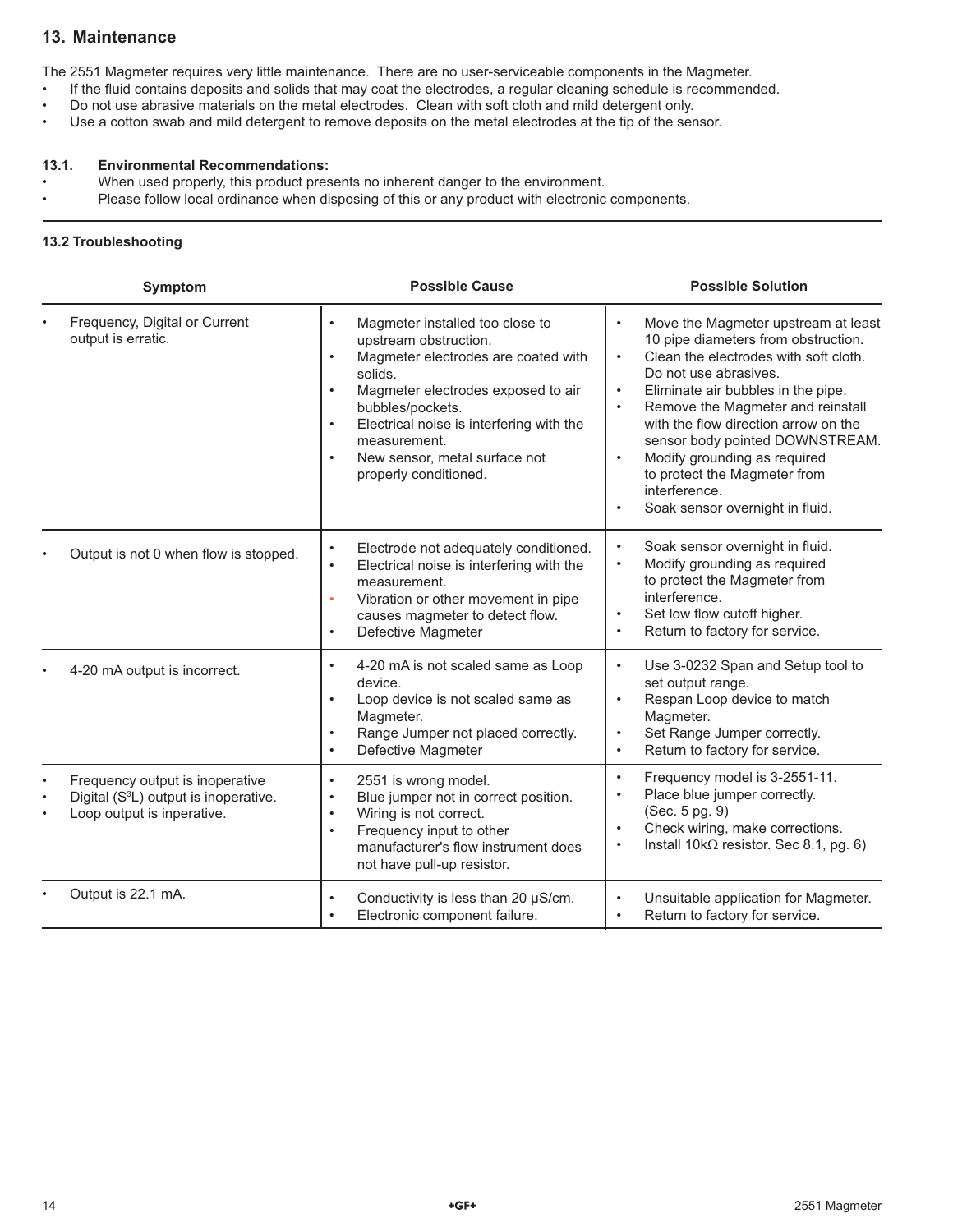| Troubleshooting with the RED and BLUE lights |                                                                |                |  |  |
|----------------------------------------------|----------------------------------------------------------------|----------------|--|--|
| No Lights:                                   | The power is off or the sensor is not connected                |                |  |  |
| Solid Blue:                                  | The power is on but there is no flow in the pipe.              | D <sub>7</sub> |  |  |
| <b>Blinking Blue:</b>                        | Normal operation, blink rate is proportional to the flow rate. |                |  |  |
| Alternating Red-Blue:                        | Empty pipe indication (electrodes are not wet.)                |                |  |  |
| Blinking Red:                                | System errors (Electrical noise interference)                  |                |  |  |
| Solid Red:                                   | Instrument error (defective electronics component)             |                |  |  |

#### **Reverse flow:**

- Frequency out cannot distinguish reverse flow from forward flow. The output will be the absolute value.
- Digital (S<sup>3</sup>L) output: Reverse flow results in 0 flow rate displayed on 8900
- 4-20 mA output can be spanned into negative flow range using the custom setup tool. (example: 4-20 mA = -100 to +100 GPM)

#### **Empty Pipe Detection**

- Frequency output will be locked to 0 Hz if electrodes are not wet.
- Digital  $(S^3L)$  output will be locked to 0 if electrodes are not wet.
- 4-20 mA will be locked to 4 mA if electrodes are not wet.
- Blue and Red LED indicators on the magmeter circuit will blink alternately if the electrodes are not wet.

### **Accessories and Replacement Parts**

| <b>O-Rings</b>                 |                                       |                                                                                  |
|--------------------------------|---------------------------------------|----------------------------------------------------------------------------------|
| Mfr. Part No.                  | Code                                  | Description                                                                      |
| 1220-0021                      | 198 801 186                           | O-ring, FPM (Viton <sup>®</sup> )                                                |
| 1224-0021                      | 198 820 006                           | O-ring, EPDM                                                                     |
| 1228-0021                      | 198 820 007                           | O-ring, FFPM (Kalrez <sup>®</sup> )                                              |
| <b>Replacement Transducers</b> |                                       |                                                                                  |
| Mfr. Part No.                  | Code                                  | Description                                                                      |
| 3-2551-P0                      | 159 001 211                           | PP/316L SS, DN15 to DN100 ( $\frac{1}{2}$ to 4 in.) pipe                         |
| 3-2551-P1                      | 159 001 212                           | PP/316L SS, DN125 to DN200 (5 to 8 in.) pipe                                     |
| 3-2551-P2                      | 159 001 444                           | PP/316L SS, DN250 to DN300 (10 to 12 in.) pipe                                   |
| 3-2551-T0                      | 159 001 213                           | PVDF/Titanium, DN15 to DN100 ( $\frac{1}{2}$ to 4 in.) pipe                      |
| $3 - 2551 - T1$                | 159 001 214                           | PVDF/Titanium, DN125 to DN200 (5 to 8 in.) pipe                                  |
| 3-2551-T2                      | 159 000 445                           | PVDF/Titanium, DN250 to DN300 (10 to 12 in.) pipe                                |
| 3-2551-V0                      | 159 001 376                           | PVDF/Hastelloy-C, DN15 to DN100 (0.5 to 4 in.) pipe                              |
| $3 - 2551 - V1$                | 159 001 377                           | PVDF/Hastelloy-C, DN125 to DN200 (5 to 8 in.) pipe                               |
| 3-2551-V2                      | 159 000 446                           | PVDF/Hastelloy-C, DN250 to DN300 (10 to 12 in.) pipe                             |
| 3-2551-W0                      | 159 001 234                           | PVDF/316L SS, DN15 to DN100 (0.5 to 4 in.) pipe                                  |
| 3-2551-W1                      | 159 001 235                           | PVDF/316L SS, DN125 to DN200 (5 to 8 in.) pipe                                   |
| 3-2551-W2                      | 159 001 447                           | PVDF/316L SS, DN250 to DN300 (10 to 12 in.) pipe                                 |
|                                | <b>Replacement Electronics Module</b> |                                                                                  |
| Mfr. Part No.                  | Code                                  | Description                                                                      |
| $3 - 2551 - 11$                | 159 001 215                           | Magmeter electronics, no display, frequency or digital (S <sup>3</sup> L) output |
| 3-2551-12                      | 159 001 216                           | Magmeter electronics, no display, 4 to 20 mA output                              |
| <b>Miscellaneous</b>           |                                       |                                                                                  |
| Mfr. Part No.                  | Code                                  | Description                                                                      |
| 7300-7524                      | 159 000 687                           | 24 VDC Power supply 7.5 W, 300 mA                                                |
| 7300-1524                      | 159 000 688                           | 24 VDC Power supply 15 W, 600 mA                                                 |
| 7300-3024                      | 159 000 689                           | 24 VDC Power supply 30 W, 1.3 A                                                  |
| 7300-5024                      | 159 000 690                           | 24 VDC Power supply 50 W, 2.1 A                                                  |
| 7300-1024                      | 159 000 691                           | 24 VDC Power supply 100 W, 4.2 A                                                 |
| 3-8551.521                     | 159 001 378                           | Clear plastic cap for display                                                    |
| 3-0232                         | 159 000 865                           | 4 to 20 mA spanning CD with RS232 Converter                                      |

4 to 20 mA spanning CD with RS232 Converter